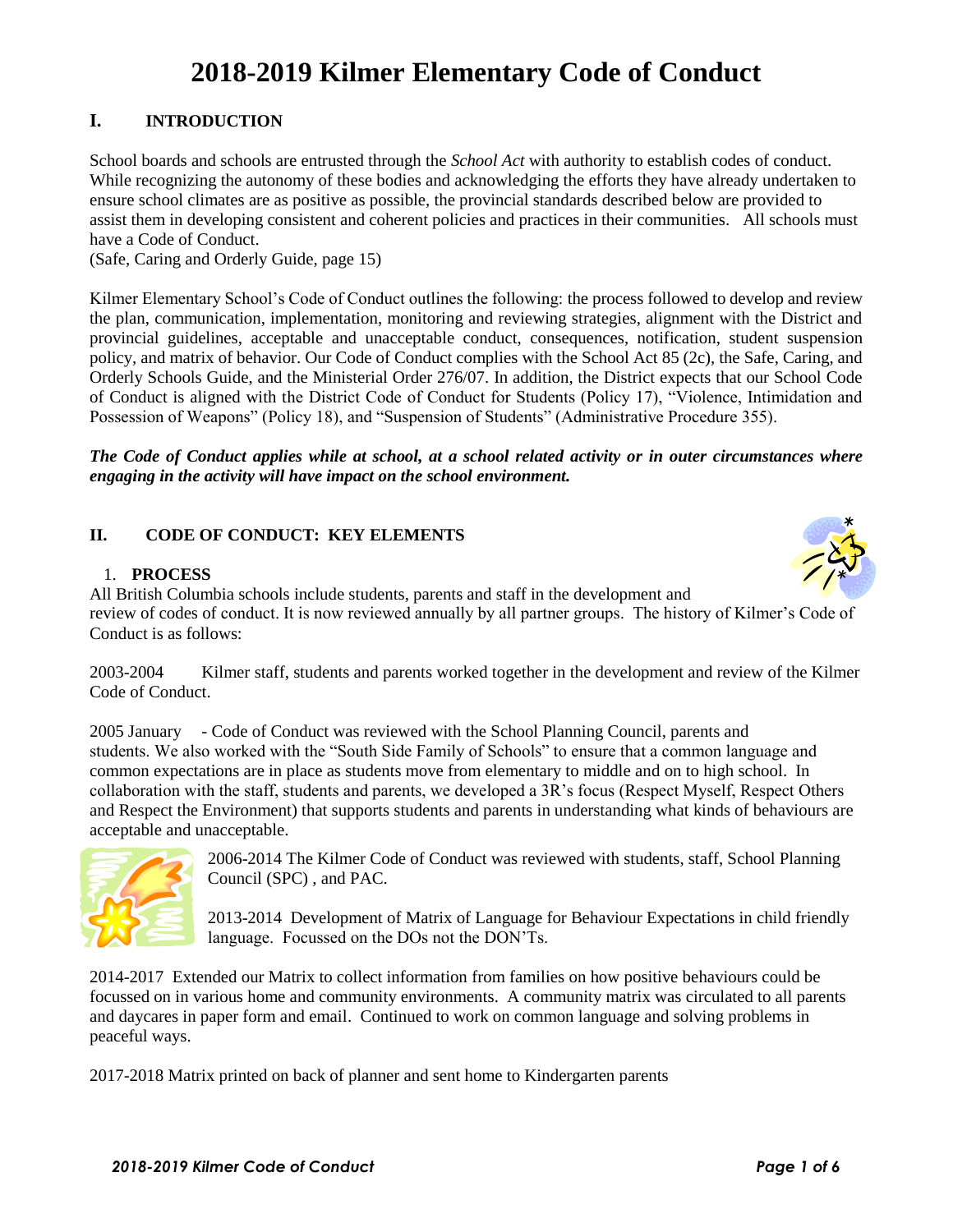# **2. COMMUNICATION**

A variety of methods are used to convey our Code of Conduct to the school community. Communication is accomplished through the following means:

- The Kilmer Code of Conduct logo is posted throughout the school and in classrooms.
- The School Planner Information Package (Each student is given the Code of Conduct when they start to attend our school or at the beginning of each school year.)
	- o It is also circulated in a separate document to incoming Kindergarten parents.
- Teaching the expected behavior (the DO's) explicitly to all students during the first week of school and reviewed regularly throughout the year.
- Each May staff members, parents and students are asked to review this document with their class and make recommendations for improvement. A copy is emailed to our families.
- Posting the Code of Conduct on our web-site
- Morning Announcements through our Respect Focus
- Assemblies and newsletters as appropriate
- Class Meetings and classroom charters
- Follow–up lessons in the classroom and with telephone calls to parents
	- o Meeting with parents and students requiring extra support and reviewing what is expected and how we will support the development of those behaviors
- At the beginning of each school year or when an employee of the Board is assigned to our school during the year, the Principal will provide each staff member with a copy of the revised School of Conduct and have them sign-off after reading through it.



## **3. IMPLEMENTATION**

Behavioural expectations outlined in the Kilmer Code of Conduct are consistently taught and actively promoted though inclusion in our Matrix of Expected Behaviours. Responses to unacceptable behaviour are based consistently on sound principles and are appropriate to the context. We believe that every student is given a chance to examine his or her personal responsibility to be a good citizen of Kilmer Elementary School. We reinforce the positive contributions of all students and thus all students are recognized for their efforts. Students are reminded of the 3R's (Respect Myself, Respect Others and Respect the Environment) and are taught strategies to solve problems in peaceful ways and to value diversity.

During the opening week of school in September, time is devoted to activities which reinforce positive and socially responsible behaviours:

#### 1. *Understanding of the school's boundaries*

a. All students in the school are taken on a walkabout to show safe areas for them to play.

## **2.** *Review of favourite games*

- a. Students review the rules of favourite games and discuss how to play safely and fairly; how to have fun together.
- **3.** *School Spirit*
	- **a.** Children discuss the importance of a positive attitude, enthusiastic spirit, belonging, and school identity.

## **4.** *Book station*

**a.** Teachers and students read books with social responsibility themes such as being new, making friends, feeling a sense of belonging, and welcoming diversity.

## 5. *Developing a common language*

a. Through the use of imagery, role plays, and the teaching of a common language (Matrix), students practice respectful ways to communicate with each other.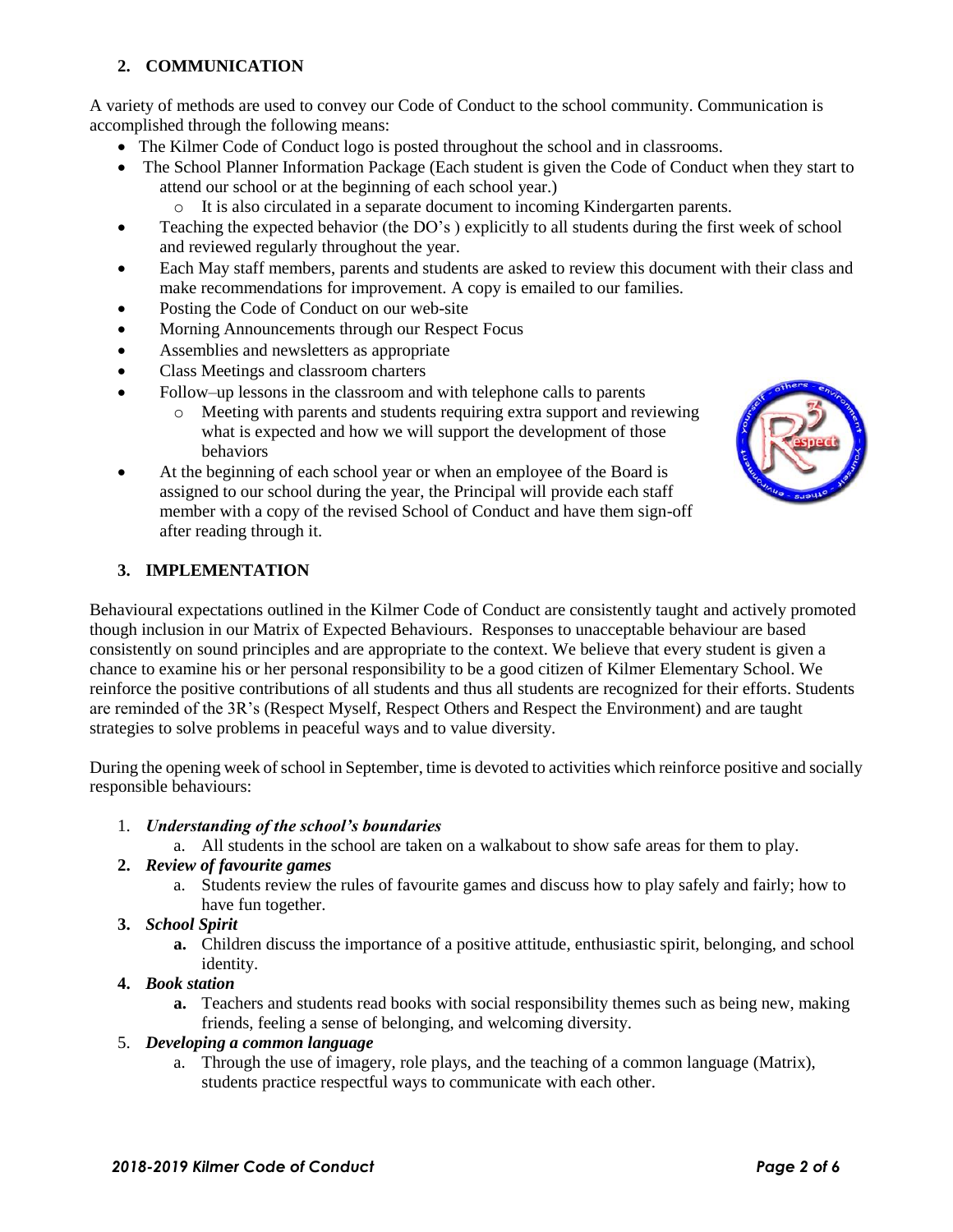Our school code of conduct has been and continues to be embedded in the teachings of our staff members. They make every effort to teach, model, and encourage socially responsible behaviours through positive verbal reinforcement. On a daily basis, all staff members contribute to helping students find ways to solve their problems. We are focussing on the Social Responsibility strand of "Solving Problems in Peaceful Ways" as our school goal in 2015-2016. The 3R (Respect) focus will be re-emphasized in all aspects of our school life and contribute to a positive school culture that is based on mutual respect and understanding of each other's needs.

## 4. **MONITORING AND REVIEW**

Conduct is continuously monitored to ensure codes reflect current and emerging situations and are contributing to school safety. It is important to emphasize that the school community is committed to a pro-active, caring, understanding and compassionate problem solving approach. As part of our Social responsibility Goal we are looking at how we will reinforce students' positive contributions, as well as responding when students have not met expectation.

The following approaches have been implemented to monitor and evaluate the effectiveness of the Code of Conduct:

- During the first term of school, teachers send home an informal report that indicated how the student is performing socially and in their work habits.
- Students demonstrating persistent problems are referred to our School Based Team/and or the District Behaviour Team. An Individual Behaviour Support Plan may be developed and implemented should the child require ongoing and consistent intervention.
- Parent and Grade 4 satisfaction surveys collected annually provide additional data.
- Behaviour referrals are tracked at the office order to determine patterns or repeated issues that need to be addressed individually or collectively.
- During morning announcements and at some assemblies the expectations of behavior are reviewed through the Respect Focus and referenced in the matrix.
- Parents are encouraged to review our Code of Conduct and provide feedback. In 2016 the Code of conduct was emailed to all families for feedback.

#### **5. ALIGNMENT**

École Kilmer Elementary School promotes the values expressed in the BC Human Rights Code respecting the rights of all individuals in accordance with the law – prohibiting discrimination based on race, colour, ancestry, place of origin, religion, marital status, physical or mental disability, sex or sexual orientation – in respect of discriminatory publication and discrimination in accommodation, service and facility in the school environment.

Meetings among our community of schools (elementary, middle, and secondary) have taken place over the past few years to discuss core values, school goals, and expectations. Principals from the Southside Family of Schools gathered to discuss how our Codes of Conducts were aligned. All included the Ministry criteria and expectations were different for elementary, middle, and high schools; however, the process for the development and implementation were aligned. The "Southside Family of Schools" is working together to ensure that the codes of conduct have similar expectations and language at each level (elementary, middle and secondary).

#### **6. STANDARDS**

## **a. Statement of Purpose**

- To establish and maintain a safe, respectful, and courteous learning environment
- To ensure a positive community that values and promotes openness, diversity, fairness, and equality.
- To provide common expectations for the behaviour of all students at the school and to ensure that all members of the school community understand these expectations.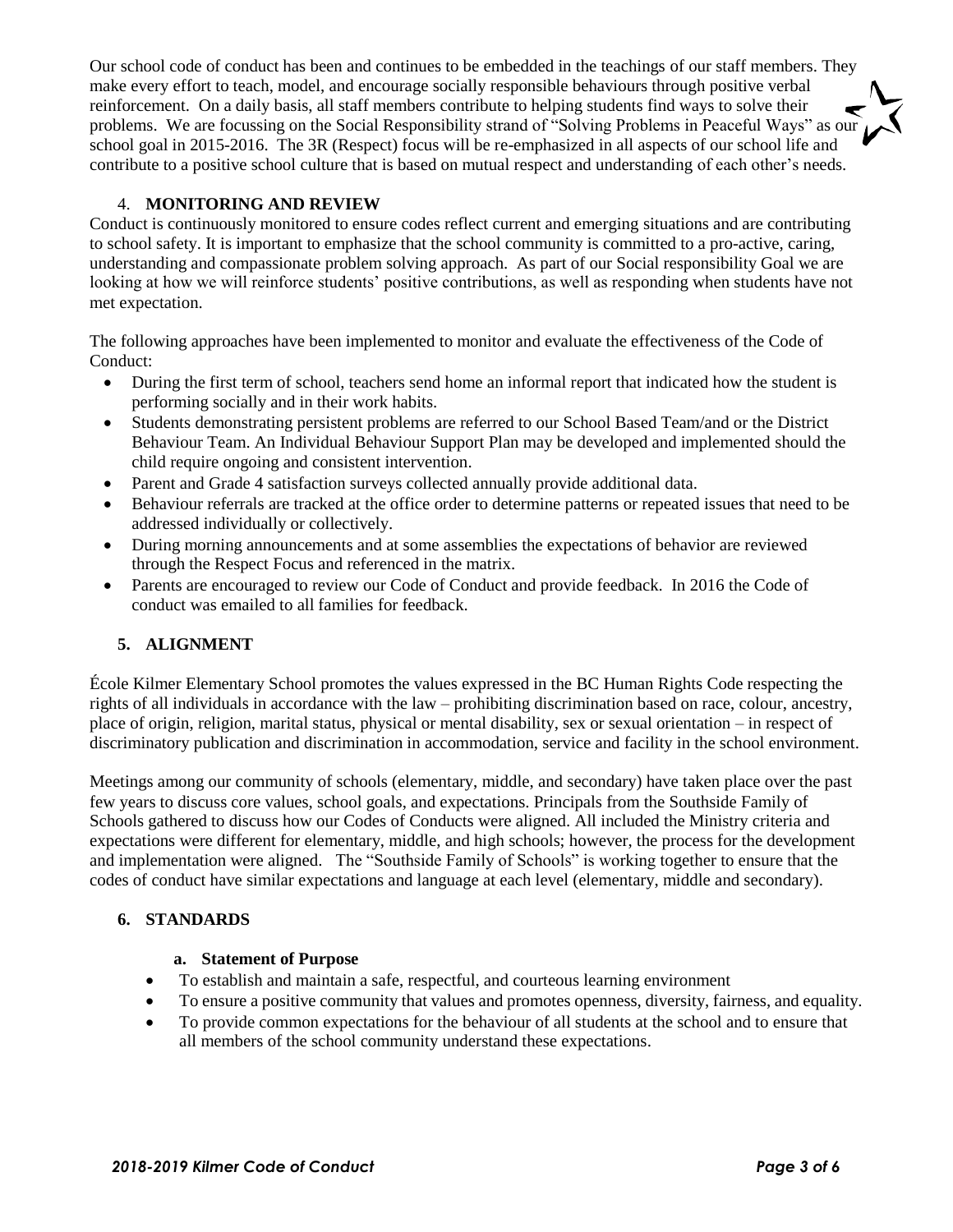## b. **Conduct Expectations**

These expectations apply to behavior at school, during school-organized or sponsored activities, and behavior beyond these times (including on-line behavior) that negatively impacts the safe, caring and orderly environment of the school, and/or student learning.

## **Acceptable conduct**

- Respecting self, others, the school and the environment
- Helpoing to make the school a safe, caring and orderly place
- $\blacksquare$  Modeling respectful and responsible behaviour at school, in the community, on-line - thus acting in a manner that brings credit to the school
- Follow the appropriate use guidelines for the internet as outlined in the School District Administrative Policy 140
- Applying oneself and working hard at learning activities
- Acting in a manner that brings credit to the school
- Reporting to an adult in a timely manner incidents of disrespectful and unkind behaviour including but not limited to bullying, harassment or intimidation
- Refer to the Matrix of Language for Behaviour Expectations in child friendly language
- *As per Section 8 of Human Rights Code of British Columbia, students shall not discriminate against others on the basis of the race, religion, colour, ancestry, place of origin, marital status, family status, age, sex, sexual orientation, gender identity or expression, or physical or mental disability. Furthermore, as per Section 7 of the Human Rights Code of British Columbia, no student shall publish or display anything that would indicate an intention to discriminate against another, or expose them to contempt or ridicule, on the aforementioned basis.* (revised Feb. 2017)
- *Students may be subject to discipline under the school and/or District Code of Conduct for any conduct which has the effect of negatively impacting the school environment, whether that conduct occurs on or off School District property, at a school sponsored function or activity, or otherwise*

#### **Unacceptable conduct**

Behaviours that:

- Interfere with the learning of others
- Interfere with the safe, caring environment
- create unsafe conditions
- Are disrespectful, unkind and/or use inappropriate words or hurtful behaviours towards anyone
- Vandalism or theft to classroom, school or anyone's property

## **Cyberspace misconduct**

All school members must:

- Be aware of and familiar with the District Acceptable Use Policy (AP 140) while using school technology and/or access to the internet via school based access points
- Students should be aware that they may be subject to discipline for on and off campus misuse of technology if it negatively impacts the school environment

**The above list depicts examples and is not inclusive of all unacceptable behaviours.** Students shall not discriminate against each other on the basis of race, religion, sex or sexual orientation, or disability, or for any other reason set out in the **Human Rights Code of British Columbia**, nor shall a student publish or display anything that would indicate an intention to discriminate against another, or expose them to contempt or ridicule, on the basis of such grounds.

Bullying may include physical intimidation (hitting or threatening to hit, or taking money or belongings), verbal harassment or intimidation, such as teasing, taunting, insults, name calling, malicious gossiping, shunning or excluding students or cyber bullying, which includes harassing, insulting or intimidating others through the use of technology such as computers, the internet, email, text messaging, cellular telephones, chat rooms or the like.

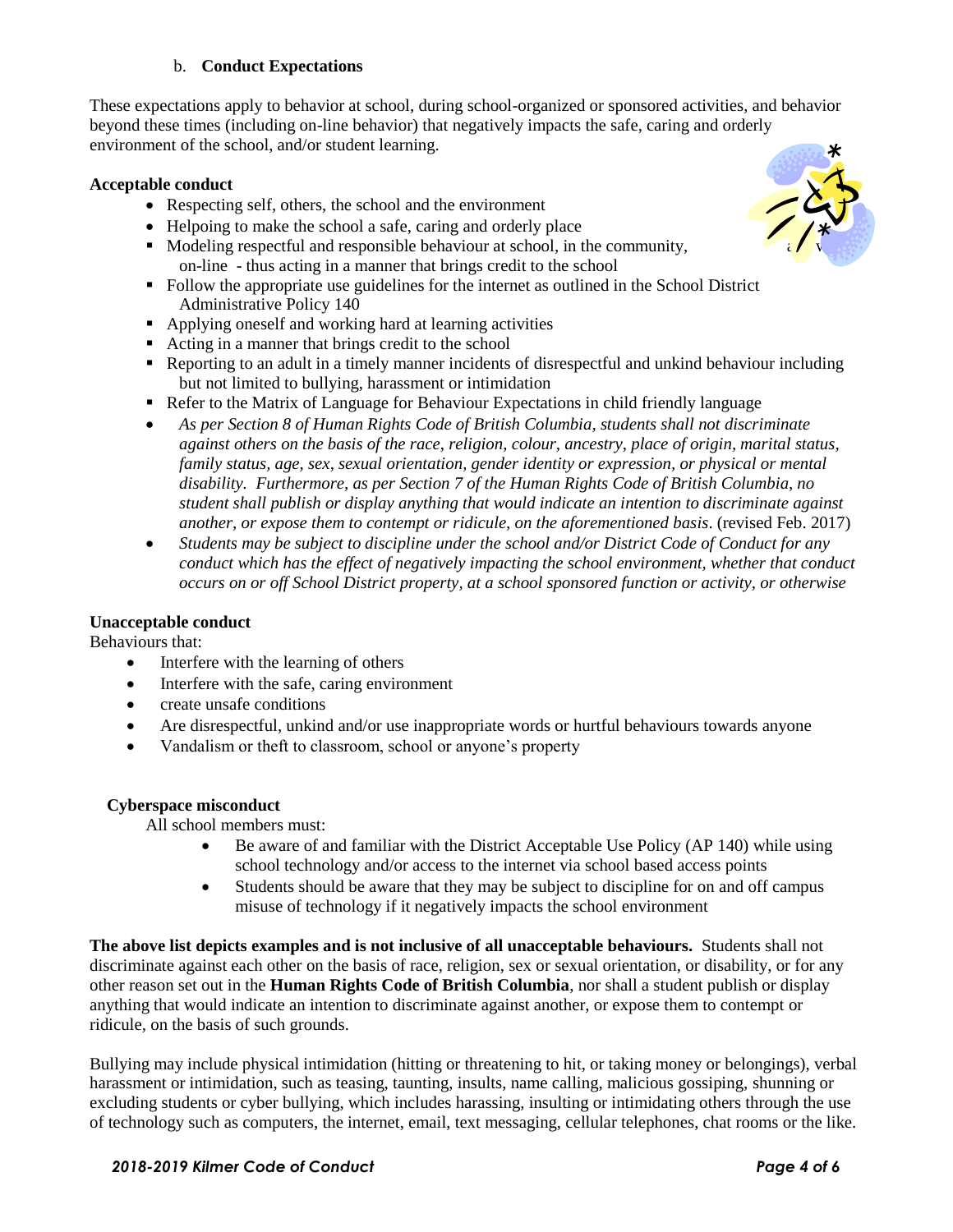# **Dress Code**

At Kilmer Elementary School, students are expected to dress appropriately, so that clothing does not cause a distraction to the learning environment of others. We request that students do not wear hats, bandanas, muscle shirts or clothes with holes. Clothing that advertises drugs, alcohol, or cigarettes, or has foul, suggestive, racist or derogatory language is not acceptable. Students need to wear clean clothing appropriate for working at school; which means that garments that show midriff, cleavage or underwear; strapless tops; low cut pants that expose underwear or skin; etc..., are not allowed. As a guide, skirts and shorts must reach the end of your fingertips when standing with your hands beside your legs. Students who are inappropriately dressed will have to cover up by using their PE strip or clothing from the office.

# **Rising expectations**

As students mature, it is expected that:

- Students will take increasing responsibility for their own actions
	- The number of students meeting expectations for social responsibility will increase
- Students will understand that consequences for irresponsible or unsafe behavior also escalate accordingly

## **c. Consequences**

When a student does not act in a respectful or responsible manner, it is necessary for the school to have consequences, which will help that student re-establish positive behaviour.

- Responses to unacceptable conduct are pre-planned, consistent and fair
- Responses will also take into consideration the student's age and maturity
- Disciplinary action, wherever possible, is **preventative and restorative**, rather than punitive
	- o Focussed on expressing feelings through building relationships, recognizing individual needs, and being acountable for actions by understanding actions, taking responsibility and suggesting wasys to repair harm.
- Students, as often as possible are encouraged to participate in the development of meaningful consequences for violations of the established code of conduct
- If problem behaviour is on-going and more serious, parents will be involved and the Kilmer School Based Team may be consulted to create a behaviour plan that gives the child strategies to better monitor his or her behavior
- *Special considerations may apply to students with special needs if these students are unable to comply with our code of conduct due to having a disability of an intellectual, physical, sensory, emotional or behavioural nature*

Rising consequences for unacceptable behavior will follow a progression, based on the severity of the action. For major behaviours, such as lying, stealing, physical aggression, and bullying, the steps in the progressive consequences may be expedited.

## **STEPS**

- #1 Verbal reminder
- #2 Time out/change of location in or out of classroom to think about actions/words
- #3 Office referral
- #4 Parent involvement
- #5 Counselor/school support
- #6 District support
- #7 In-School Suspension: Completion of school work and compliant behavior (1 to 3 days) and consultation with the District Behaviour Support Team to develop a behavior plan or playground support plan.
- #8 Out of school suspension: Zone Superintendent, staff, and home involvement will take place. All stake holders will work to adopt a plan that will allow the child to be successful in school.